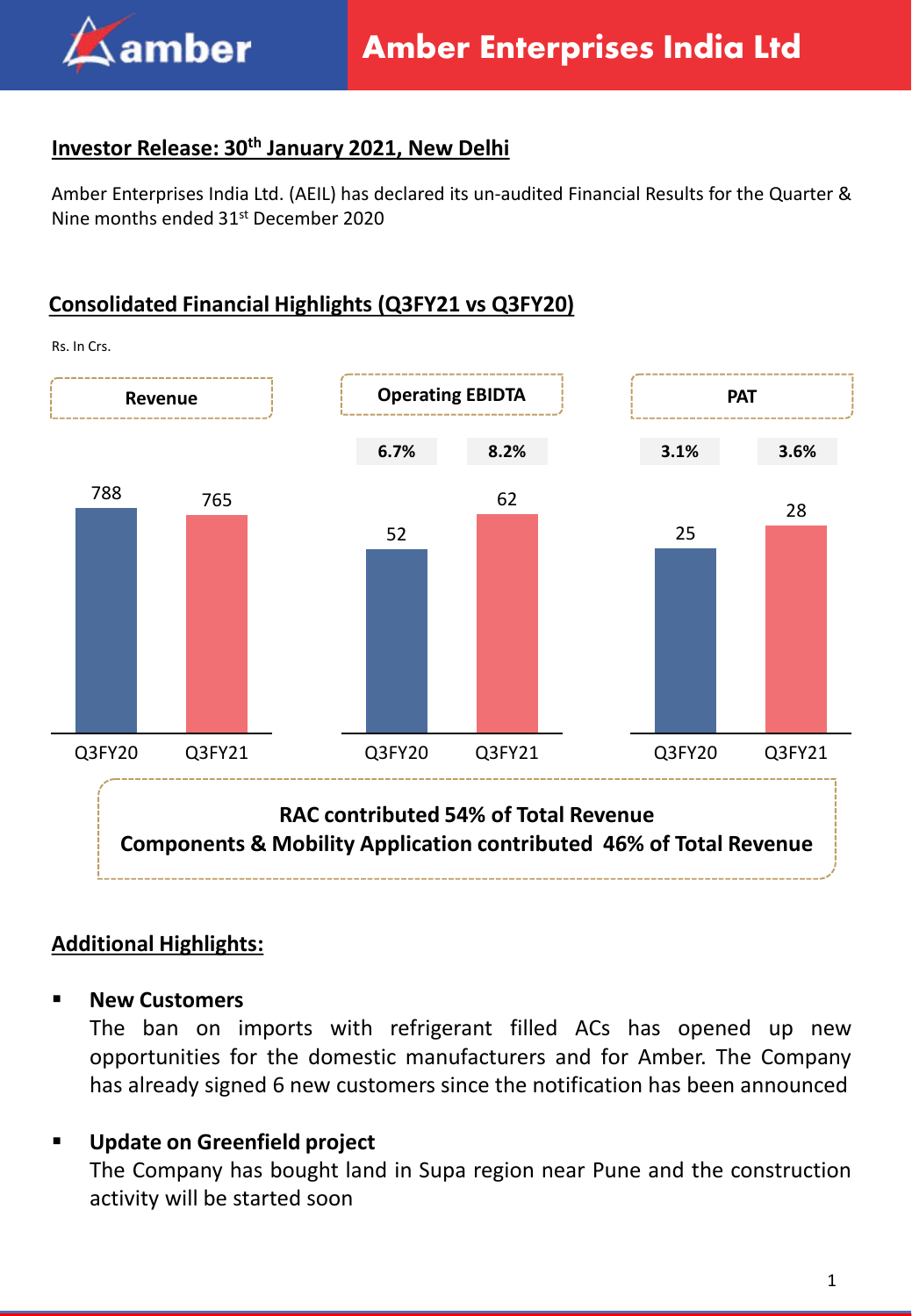

**Commenting on the results and performance for Q3 & 9MFY21, Mr. Jasbir Singh, Chairman & CEO of Amber Enterprises India Ltd said:**

*"I am happy to share that we have been able to achieve pre-covid sales level for the quarter. This was on the back of renewed consumer sentiments which led to demand acceleration.*

*We believe there is a structural shift in consumer ecosystem as consumers have identified the need to make their living spaces a better one in order to multi-task and make their lives easier.*

*At Amber, we are at the cusp of capitalizing on this structural shift with our foray into Room ACs as well as other consumer durable items on the components side.*

*On our Sidwal Business, we are observing a good traction in Railways & Metro segments due to the increased focus of government for comfortable travel and we are confident to deliver & maintain healthy order book going ahead.*

*To conclude, our constant endeavour would be to increase penetration and increase our wallet share in the existing customers, continuously add new customers, create a foothold in the exports market and enhance our products with new technologies by focusing on R&D."*